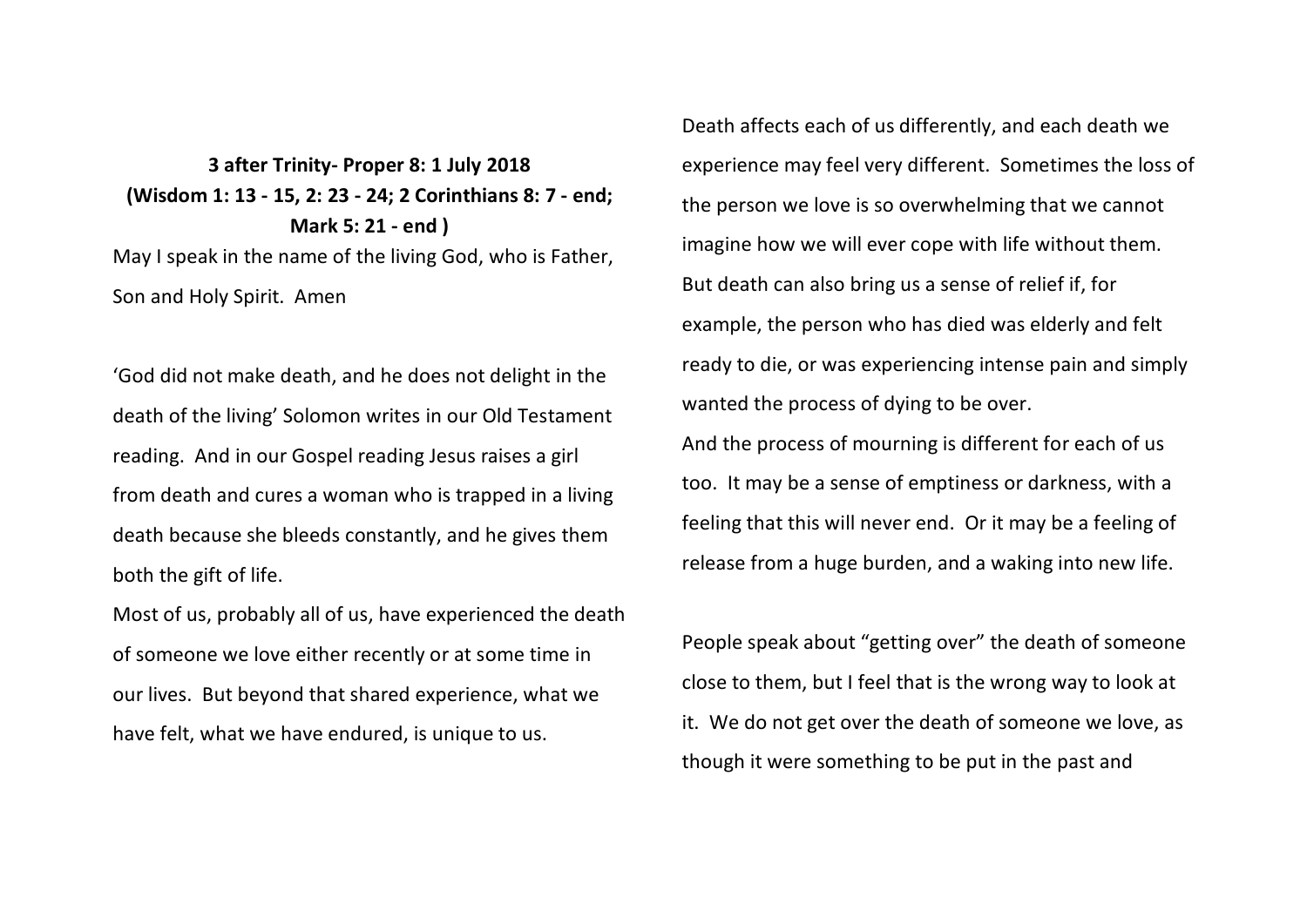ignored. Instead I think of it as like the way in which the ground around an uprooted tree comes back to life. The rate of growth depends on the time of the year and the age of the tree, but gradually new life will come and the wound created by the tearing up of the tree's roots will be healed. And yet the ground around the tree will be changed. The earth will take a different shape.

So when someone we love dies, our life is changed, and we will never be as we were before their death. But slowly or quickly, life will come back to us again in a new way as we learn to cope with our loss.

Different cultures have different ways of dealing with death. Our own culture nowadays is, for many people with no faith, simply to pretend that death no longer exists, and that we humans are immortal. Benjamin

Franklin said: 'in this world nothing can be said to be certain, except **death and taxes'** and there is a good deal of truth in this. Death is a truth that all of us need to understand, whatever we believe.

But God does not want us to die. Death was not in his original plan, as we know from Genesis, but somehow things went wrong and because humans have been given free will, death was the result. I am certainly not going to try to explain this, but instead I want to explore what today's gospel reading tells us about death, resurrection, eternal life and faith.

As I have already mentioned, we have two miracles here, which have been sandwiched together in a way that is used by Mark elsewhere. And the reason they have been interlinked is to emphasise their connections.

First, they both concern women. Jairus's daughter is described as being twelve years old and that means she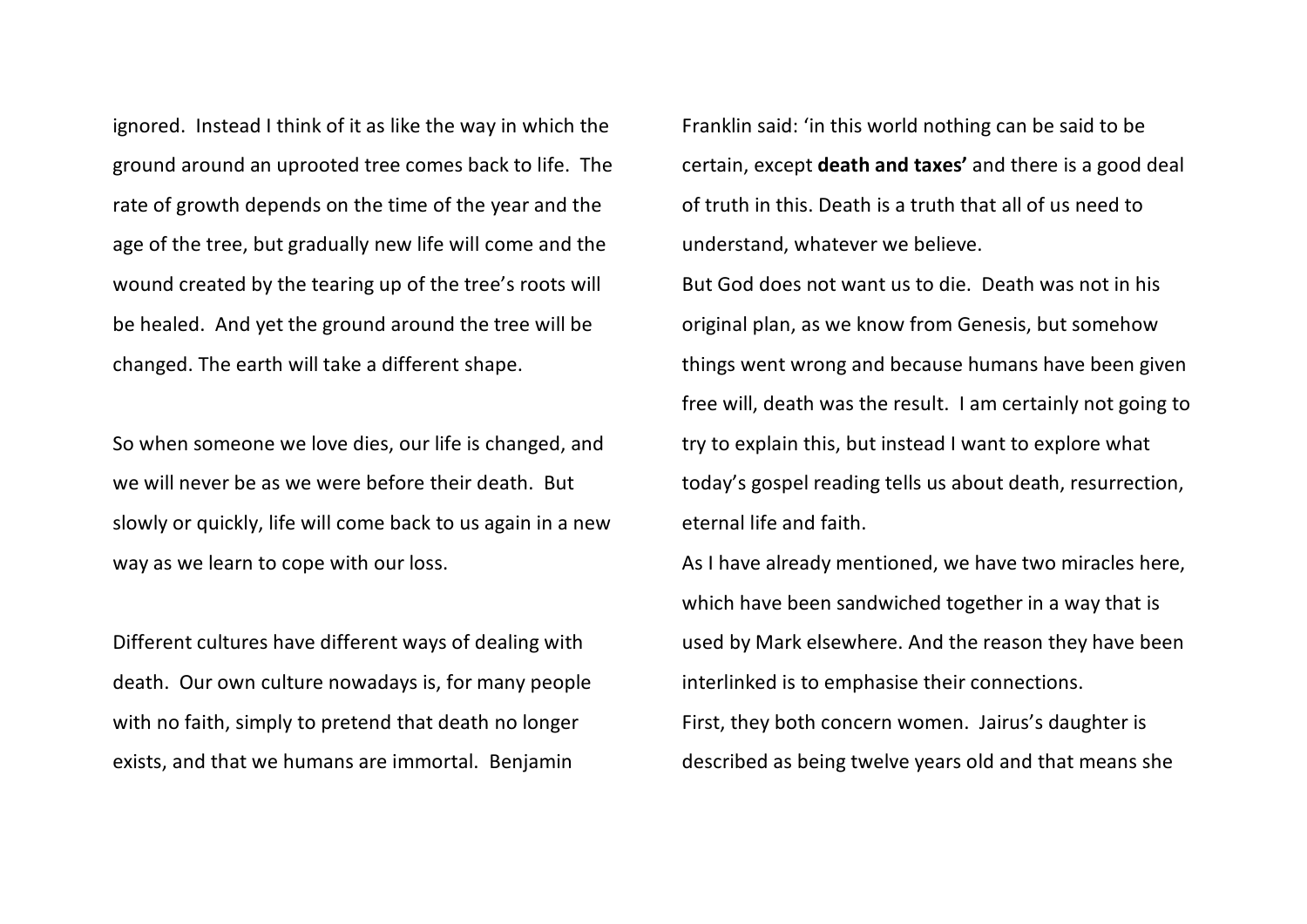was of marriageable age and therefore a woman rather than a child.

Secondly, both are beyond medical help. Jairus describes his daughter as being 'at the point of death' and the woman has been consulting physicians for twelve years and is getting worse.

Thirdly, they both show Jesus touching individuals who would be regarded as 'ritually unclean' in Jewish law and therefore not to be touched by a rabbi. A woman would be regarded as unclean and in particular the woman with the haemorrhage would certainly not be touched, so Jesus is overturning taboos in touching them. Finally both emphasise the need for faith. Together they form the climax to a series of miracle stories moving from the disciples' faithlessness during the storm, to the demonaic's recognition of Jesus's power, to the haemorrhaging woman's faith in possible healing, to

Jairus's faith which is, in effect, faith in the resurrection. In other words there is a progression in the depth and quality of faith shown in these stories.

The act of raising the dead is the climax of this series of miracles, as it is the climax of the Gospel, which in a sense it anticipates though, of course, the cases are different. Jairus's daughter will return to ordinary human life and will die again, but Jesus will be raised to eternal life. It was a standard view in Judaism that only God could raise the dead. It is true that others, notably Elijah, had successfully prayed to God for a person to be brought back to life, but here Jesus does not pray. He simply acts in the person of God himself. It is also important that these miracles illustrate a progression from belief in the power of Jesus to faith in

his person. The haemorrhaging woman clings desperately